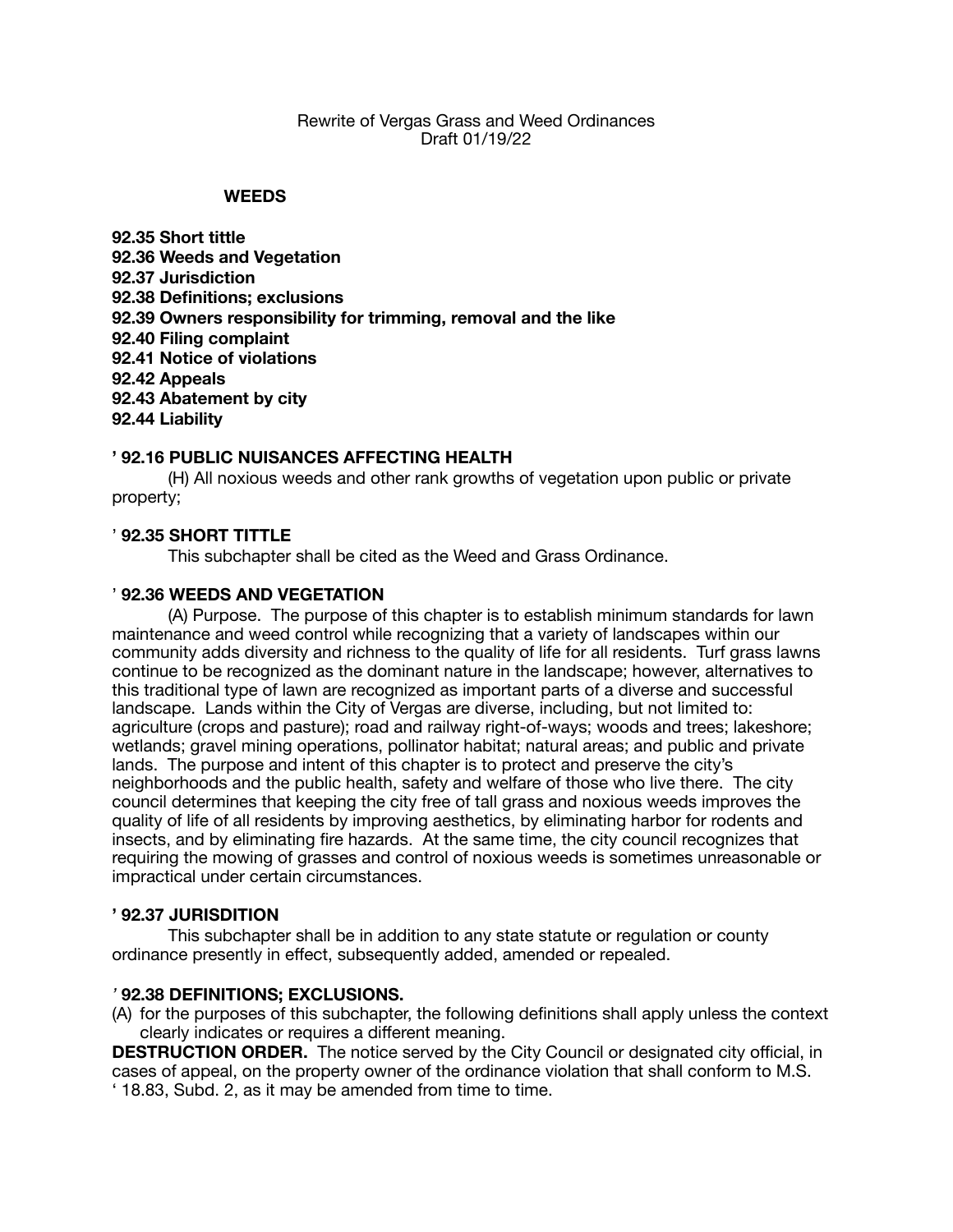**INSPECTORS.** "Inspector" means the commissioner of agriculture, agent of the commissioner, county agricultural inspector, local weed inspector, or assistant weed inspector. The supervisors of each town board and the mayor of each city shall act as the local weed inspectors within their respective municipalities. A municipality may appoint one or more assistants to act on behalf of the appointing authority as a weed inspector for the municipality. The appointed assistant or assistants have the power, authority, and responsibility of the city mayor in the capacity of weed inspector, M.S. ' 18.80.

**MEADOW VEGETATION.** Grasses and flowering broad-leafed plants that are native to, adapted to, the state of Minnesota, and that are commonly found in meadow and prairie plant communities, except weeds as defined herein.

**PROPERTY OWNER.** The person occupying the property, the holder of legal tittle or a person having control over the property of another, such as right-of-way, easement, licensee or lease.

# **WEEDS, GRASSES and RANK VEGETATION.**

**(A)** Grapevines when growing in groups of 100 or more and not pruned, sprayed, cultivated, or otherwise maintained for two consecutive years;

- **(B)** Bushes of the species of tall, common, or European barberry, further known as Berbers vulgarism or its horticultural varieties;
- **(C)** Any weeds, grass, or plants, other then trees, bushes, flowers, or other ornamental plants, growing to a height exceeding 12 inches;
- **(D)** Rank vegetation includes the uncontrolled growth of annuals and perennial plants;
- **(E)** The term WEEDS does not include shrubs, trees, cultivated plants and crops.

Any other weed designated by M.S. ' 18.77, or as they may be amended from time to time, as noxious.

**(A)** In no event shall cultivated plants or crops include plants which have been defined by state statute or administrative rule as being noxious or detrimental plants.

# ' **92.39 OWNERS RESPONSIBLE FOR TRIMMING, REMOVAL AND THE LIKE.**

(A) All property owners shall be responsible for the removal, cutting, or disposal and elimination of weeds; or grasses and rank vegetation or other uncontrolled plant growth on their property, which at the time of the notice, is in excess of 12 inches in height.

These provisions shall not apply to an area established with meadow vegetation if:

(1)The prior vegetation is eliminated and the meadow vegetation is planted through transplanting or seed by human or mechanical means; and

(2) A sign is posted on the property in a location likely to be seen by the public, advising that a meadow or prairie is being established. This sign must be no smaller than 10 inches square, no larger than on square foot, and no higher than three feet tall. Penalty, see ' 92.99

## **' 92.40 FILING COMPLAINT.**

Any person, including the city, who believes there is property located within the corporate limits of the city which has growing plant matter in violation of this subchapter shall make a written complaint signed, dated, and filed with the City Clerk. If the city makes the complaint, an employee, officer or Council Member of the city shall file the complaint in all respects as set out above.

## **' 92.41 NOTICE OF VIOLATIONS.**

(A) Upon receiving notice of the probable existence of weeds or other uncontrolled plant growth in violation of this subchapter, weed inspector or their assistant(s) shall make an inspection and prepare a written report regarding the condition. Upon concluding that there is a probable belief that this subchapter has been violated, the City Clerk shall forward written notification in the form of a Destruction Order to the property owner or the person occupying the property as that information is contained within the records of the